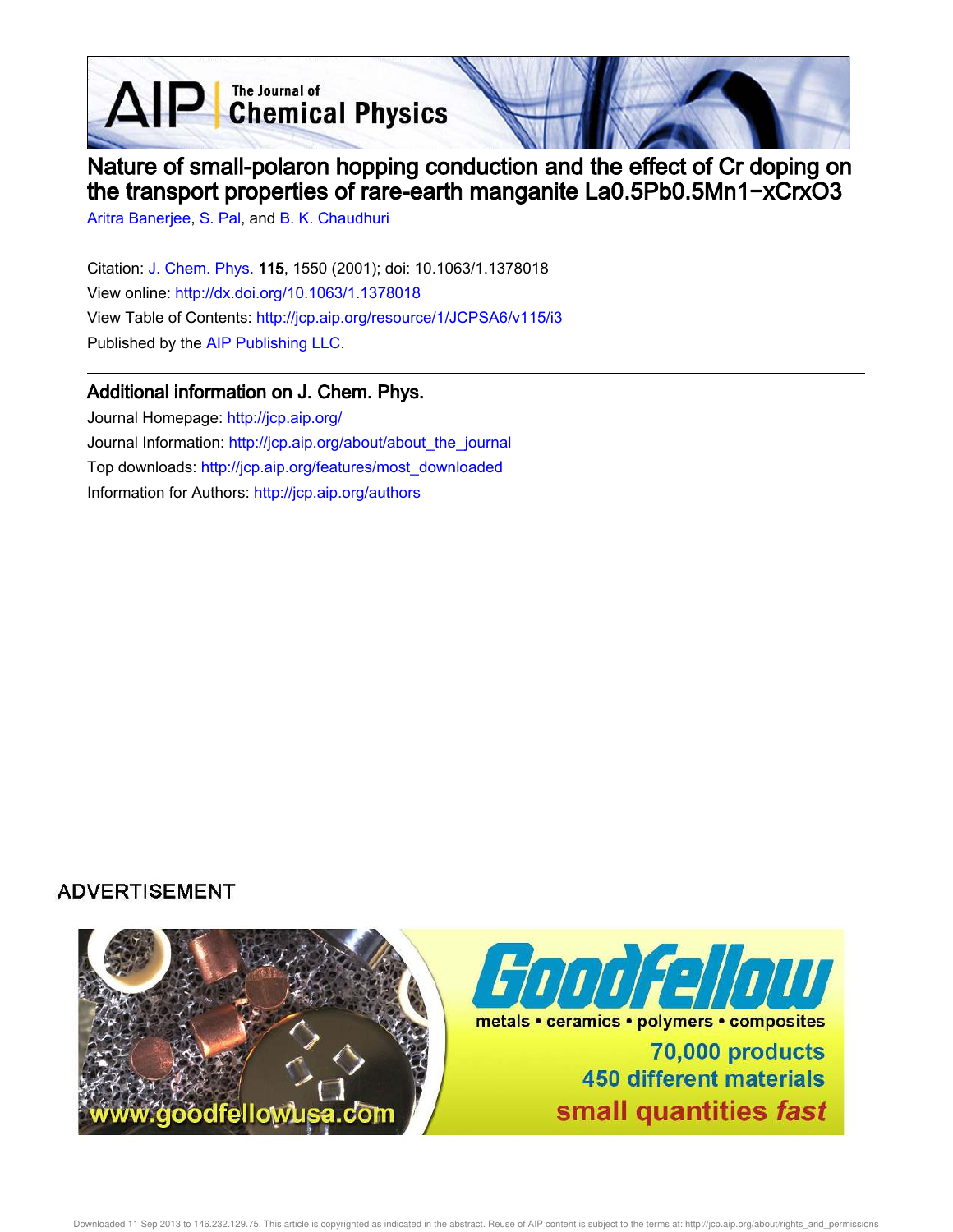### **Nature of small-polaron hopping conduction and the effect of Cr doping** on the transport properties of rare-earth manganite  $\text{La}_{0.5}\text{Pb}_{0.5}\text{Mn}_{1-x}\text{Cr}_x\text{O}_3$

Aritra Banerjee, S. Pal, and B. K. Chaudhuri<sup>a)</sup>

*Department of Solid State Physics, Indian Association for the Cultivation of Science, Jadavpur, Calcutta-700 032, India*

(Received 8 January 2001; accepted 18 April 2001)

The conductivity and magnetoresistance of  $La_{0.5}Pb_{0.5}Mn_{1-x}Cr_xO_3$  (0.0  $\le x \le 0.45$ ) measured at 0.0 and 1.5 T magnetic field have been reported. All the oxide samples except  $x=0.45$ , showed metal insulator transition  $(MIT)$  between 158–276 K, depending on *x*. In contrast to the behavior of a similar sample  $La_{0.7}Ca_{0.3}Mn_{1-x}Cr_xO_3$  showing no (MIT) for  $x \ge 0.3$ , the Pb doped samples showed MIT even with  $x=0.35$ . The MIT peak temperature  $(T_p)$  shifts towards lower temperature with increasing *x* while magnetic field shifts  $T_p$  to the high temperature regime. The metallic (ferromagnetic) part of the temperature dependent resistivity  $(\rho)$  curve (below  $T_p$ ) is well fitted with  $\rho(T) = \rho_0 + \rho_{2.5}T^{2.5}$  indicating the importance of electron–magnon interaction (second term). We have successfully fitted the high temperature  $(T > \theta_D/2, \theta_D)$  is Debye temperature) conductivity data, both in presence and in absence of magnetic field, with small polaron hopping conduction mechanism. Adiabatic small polaron hopping conduction mechanism is followed by the samples showing MIT while nonadiabatic hopping conduction mechanism is obeyed by the samples showing no MIT. The lower temperature (between  $T_p$  and  $\theta_p/2$ ) conductivity data of all the samples can be well fitted to the variable range hopping (VRH) model similar to the case of many semiconducting transition metal oxides. Temperature dependent Seebeck coefficient data also support the small polaron hopping conduction mechanism above *T<sup>p</sup>* . © *2001 American Institute of Physics.* [DOI: 10.1063/1.1378018]

#### **I. INTRODUCTION**

The colossal magnetoresistance (CMR) behavior and other properties of some oxide materials have drawn extensive scientific and technological interest during the last decade. The well-known CMR materials are the mixed valence manganites with  $ABO<sub>3</sub>$  type perovskite structure, for example,  $Ln_{1-y}AE_yMnO_3$  (where Ln is trivalent rare-earth element like La, Pr, etc., and AE is the bivalent alkaline earth metal, i.e., Sr, Pb, Ca, Ba, etc.).<sup>1,2</sup> The parent compound,  $LaMnO<sub>3</sub>$ , is a paramagnetic insulator (PMI) showing a phase transition to an antiferromagnetic  $(AFM)$  phase at about 140 K. With the *A* site (here La) doping by the above-mentioned alkaline earth metal, the hole doped  $(0.1 \le y \le 0.5)$  oxide pervoskites show the ferromagnetic metallic state below the Curie temperature  $T_c$ . The transition temperature  $T_p$ , separating the insulating and metallic phase lies in the vicinity of Curie temperature  $T_C^1$  around which resistivity decreases by several orders of magnitude under the application of magnetic field resulting the CMR effect. However, in spite of enthusiastic effort dedicated to this topic, detailed microscopic mechanism responsible for magnetic and transport properties of this oxides is not yet well understood. Though several attempts have been made to explain the magnetic and other properties considering double exchange (DE) interaction,<sup>3</sup> which renders  $Mn^{3+} - O^{2-} - Mn^{4+}$  bonds metallic, it has recently been emphasized that this DE mechanism alone cannot uniquely explain the available experimental data.<sup>4</sup> In many such samples, DE interaction between  $Mn^{3+}$ and  $Mn^{4+}$  gives rise to the simultaneous presence of ferromagnetism and metallic (FMM) behavior. In addition to the DE, a strong electron–phonon interaction giving rise to Jahn–Teller  $JT$ ) splitting of the outer *d* level plays an important role in the transport mechanism, especially at temperatures near and above  $T_p$ . One way to monitor the DE interaction is by the substitution of divalent ions at the Ln site, leading to the variation of the ratio  $C=Mn^{4+}/Mn^{3+}$ which might lead to the lattice  $J(T)$  effect due to the change of *A* site ion size. Another way is by doping of transition metal–ion at the Mn site, the center for the DE mechanism, which directly influences the DE interaction and hence the transport and magnetic properties.

Recently the La–Pb–Mn–O-type system has been elaborately<sup>1</sup> studied because of its high magnetic ordering temperature (around room temperature). Like Mn, chromium (Cr) also exists in two valence states like  $Cr^{2+}$  and  $Cr^{3+}$ . Since the electronic configurations of  $Cr^{3+}$  and  $Mn^{4+}$  are identical, there is a possibility of substitution of Mn by Cr. In the present paper we have studied the effect of the partial substitution of Mn by Cr on the transport properties of the La–Pb–Mn–O system. Recently Barnabe *et al.*<sup>5</sup> showed that among various doping elements, Cr was the most efficient one to induce metal to insulator transition (MIT) in  $\text{La}_{0.5}\text{Ca}_{0.5}\text{Mn}_{1-x}\text{A}_x\text{O}_3$ . For the Cr doped system, the average *A* site cationic radius ( $\langle r_A \rangle$ ) is smaller (~1.14 Å) than that of the corresponding undoped system  $(\sim 1.19 \text{ Å})$ . It is well es-

a)Author to whom correspondence should be addressed; electronic mail: sspbkc@mahendra.iacs.res.in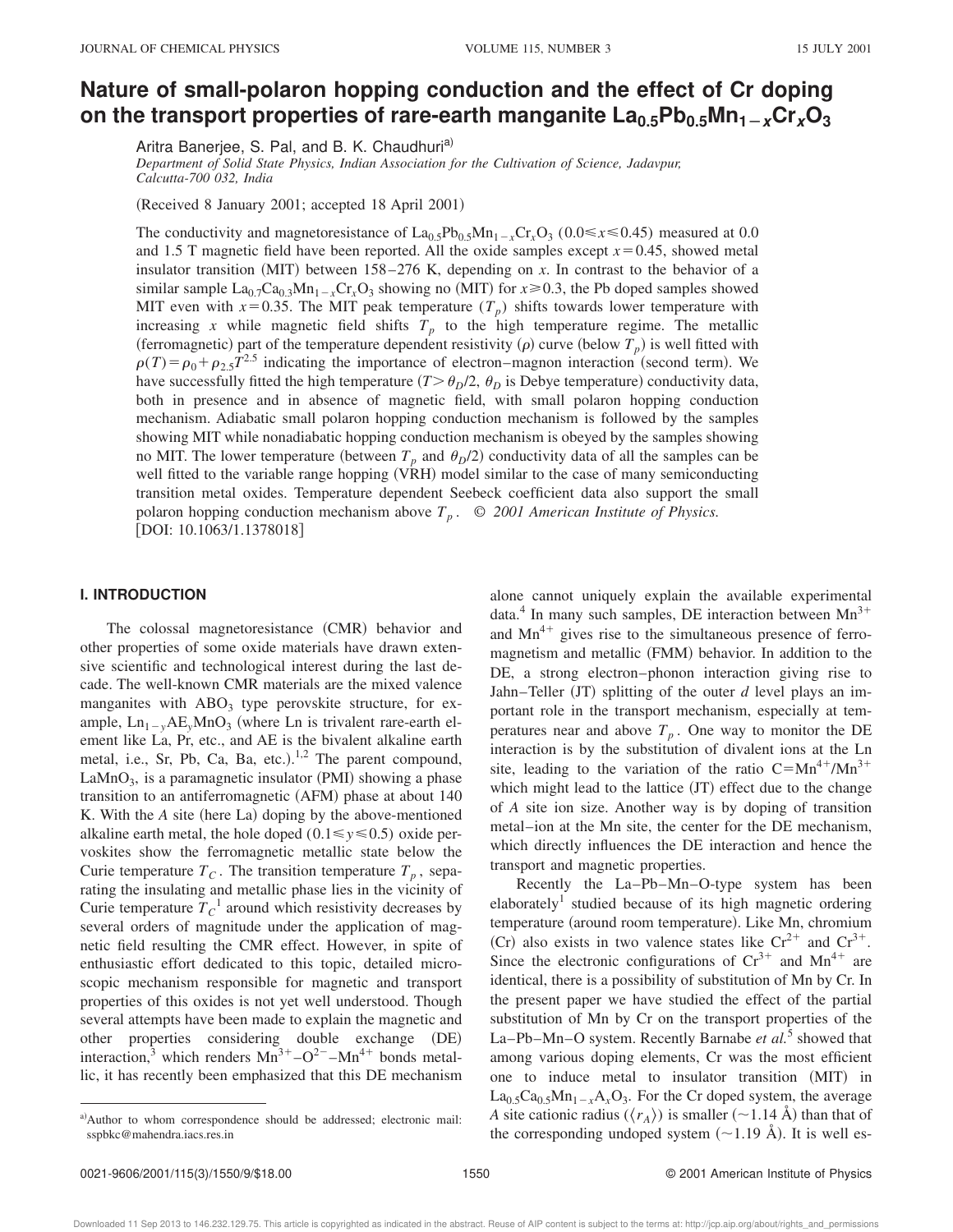tablished that antiferromagnetic (AFM) ordering becomes stronger as  $\langle r_A \rangle$  decreases, so that doping level at the *B* site (here Mn), depending on  $x$ , must be increased to counter balance the effect. Moreover as  $\langle r_A \rangle$  decreases, one can see that the range of *x* values corresponding to FMM–PMI transition shrinks. Cabeza and co-researchers<sup>6</sup> recently studied a Cr doped system, viz.  $La_{0.7}Ca_{0.3}Mn_{1-x}Cr_xO_3$ . These authors, however, reported no metal-insulator transition  $(MIT)$  for *x*  $\geq 0.3$  and they also reported very small effect of Cr on the transport property (dc conductivity). But, as the atomic radius of Pb is bigger than that of Ca, we believe that for the Cr doped La–Pb–Mn–O system, one should obtain MIT even with  $x > 0.3$ . This is found to be true as shown in the present paper. We observed MIT even with  $x \ge 0.3$  (up to *x*  $(50.35)$  in the La<sub>0.5</sub>Pb<sub>0.5</sub>Mn<sub>1-x</sub>Cr<sub>x</sub>O<sub>3</sub> system. We have also attempted to explain the nature of hopping conduction (adiabatic or nonadiabatic) in this and similar other systems above the corresponding MIT temperatures.

We should, however, mention that the results of transport properties reported in the present paper were on sintered bulk samples. Intergranular effects often potentially affect such measurements. But we will argue that the main findings are consequence of the effect of chromium doping on the bulk materials, and are not due to the grain boundary effects. In the following section we have succesively described, in brief, the experimental procedure and the method of characterization of the sample. Section III deals with the results and discussion. The paper ends with the conclusion.

#### **II. EXPERIMENT**

Bulk samples of  $La_{0.5}Pb_{0.5}Mn_{1-x}Cr_xO_3$  (0.075  $\leq x$ )  $\leq 0.45$ ) were prepared by standard solid state reaction method with stoichiometric amount  $La_2(CO_3)_3$ , PbO,  $Mn(C_2H_3O_2)$  and  $Cr_2O_3$ , each of purity 99.99% as the starting materials. The mixtures of these materials were preheated in air at  $500\,^{\circ}\text{C}$  for 5 h. After grinding they were sintered at  $900 \degree C$  for 70 h with intermediate grounding (for 7 times). To see the effect of annealing, one sample with  $x$  $=0.35$  was sintered at 900 °C for 48 h, which was also found to show MIT. The powders of different samples thus obtained were well ground again and then pelletized and annealed at 900 °C for 24 h. Finally the samples are furnace cooled to room temperature. The samples were characterized by x-ray diffraction with  $\text{Cu}K_{\alpha}$  ( $\lambda=1.541$  Å) radiation. Temperature dependent resistivity  $(\rho)$  was measured with four probe technique in the range of 425–80 K in zero and 1.5 T magnetic field similar to our earlier work.<sup>7</sup> All the experimental conductivity data were collected in the heating direction.

#### **III. RESULTS AND DISCUSSION**

X-ray diffraction data  $(Fig. 1)$  confirm all the samples as single phase materials. Thermal variation of electrical resistivity of the Cr doped  $La_0$ <sub>5</sub>Pb<sub>0</sub><sub>5</sub>Mn<sub>1-*x*</sub>Cr<sub>x</sub>O<sub>3</sub> with different concentrations  $x=0.075$ , 0.15, 0.3, 0.35, and 0.45 are shown in Figs.  $2(a)$  and  $2(b)$ . For all the samples (except the sample with  $x=0.45$  showing no MIT), resistivity ( $\rho$ ) first increases with decrease in temperature, and then exhibits peak around



FIG. 1. X-ray diffraction patterns of three typical Cr doped  $\text{La}_{0.5}\text{Pb}_{0.5}\text{Mn}_{1-x}\text{Cr}_x\text{O}_3$  samples with  $x=0.075$ , 0.15, and 0.3 showing metalinsulator transitions.

the metal-insulator transition (MIT) temperature denoted by  $T_p$ . For  $T>T_p$ , resistivity decreases with increase of temperature. Concentrating on the behavior of temperature dependent resistivity curve, it is noted that  $d\rho/dT < 0$  for *T*  $>T_p$ , which is a characteristic of semiconducting behavior. But for  $T < T_p$ , the sample showed metallic character with  $d\rho/dT$  > 0. As Cr concentration increases, resistivity also increases and  $T_p$  decreases as shown in Table I for all the samples with  $x=0-0.35$ . For higher values of  $x(ge 0.35)$ , the samples showed semiconducting behavior and no metalinsulator transition was observed as shown for a typical sample with  $x=0.45$  [Fig. 2(b)]. Figure 3 shows thermal variation of resistivity of each of the samples (showing MIT) at zero and 1.5 T magnetic field. For each sample, the value of resistivity, in presence of magnetic field, decreases and the peak temperature  $T_p$  shifts towards the high temperature region. The resistivity curves of all the samples in presence and in absence of the magnetic field, showed an uprise (Fig. 3) beyond a certain temperature (say  $T^*$ , which is around 75 K for the present samples). Similar behavior was also observed earlier in hole doped  $\text{LaMnO}_3$ ,  $8.9$  The Cr free  $La<sub>0.5</sub>Pb<sub>0.5</sub>MnO<sub>5</sub>$  system also exhibited similar uprise of resistivity but at much lower temperature  $(\sim 25 \text{ K}$  not shown in this paper). This resistivity minimum is considered to be due to the development of interlayer antiferromagnetic coupling leading to weak localization. It appears that this material is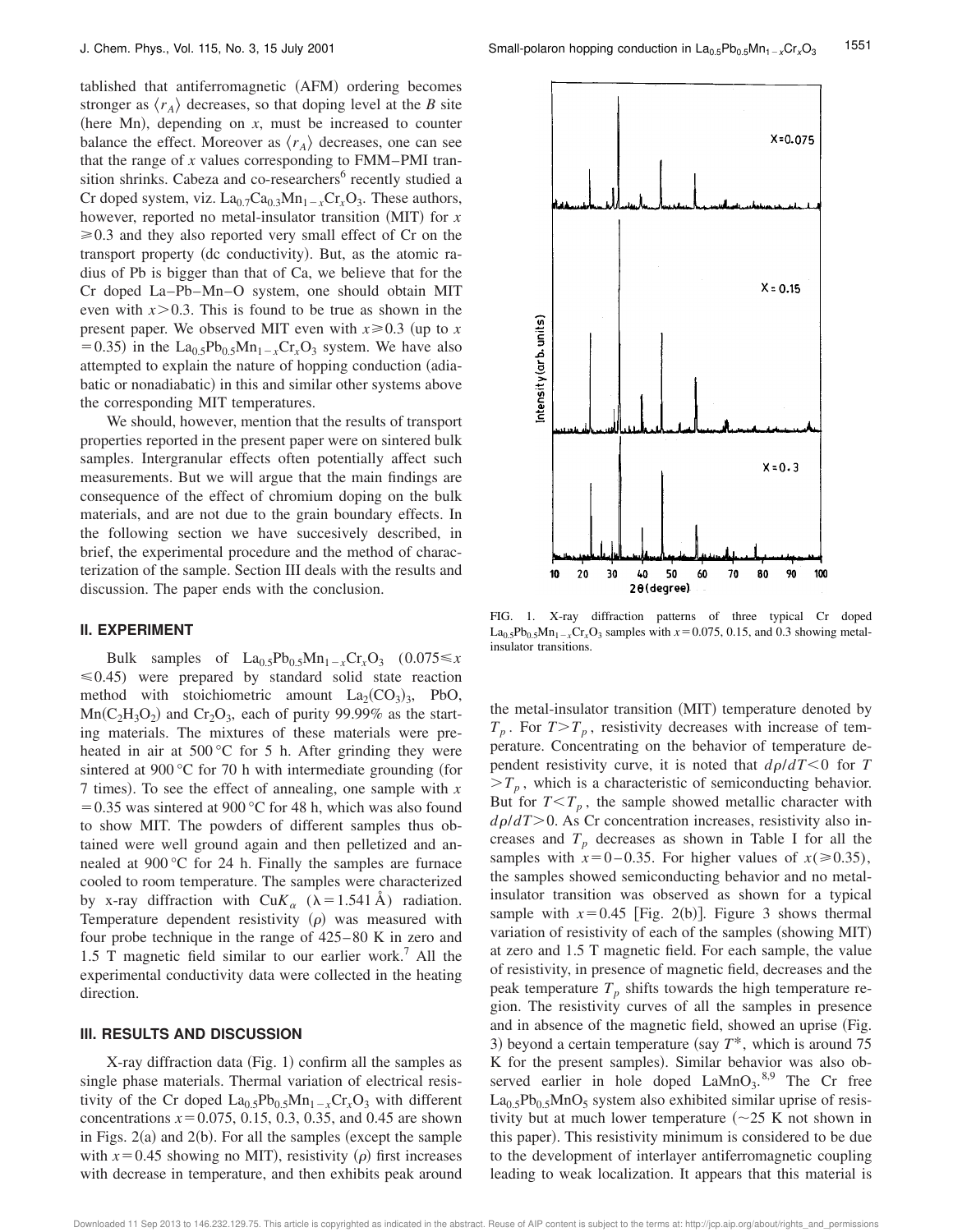

FIG. 2. Thermal variation of resistivity ( $\rho$ ) of La<sub>0.5</sub>Pb<sub>0.5</sub>Mn<sub>1</sub><sub>x</sub>Cr<sub>x</sub>O<sub>3</sub> with (a)  $x=0.075(\triangle)$ ; 0.15 (O); and 0.3 ( $\blacksquare$ ) (b)  $x=0.35(*)$  and 0.45 ( $\diamond$ ).

not a highly homogeneous ferromagnet but can have ferromagnetically aligned clusters in a paramagnetic or antiferromagnetic matrix and depending on the size of the clusters, *T*\* shifts to the lower or higher temperature regime. Clusters themselves may be conducting but their concentration is small enough to make the whole sample ferromagnetic and electrically conducting. The cluster to cluster tunneling of the localized electrons/holes occurs again by hopping process giving rise to semiconducting behavior.

In order to explain the transport properties of the LaMnO<sub>3</sub>-type system, one must assume that electronic structure of the doping element must play a crucial role. The present result in the DE framework suggests that  $Cr^{3+}$  must be partly ferromagnetically coupled to the  $Mn^{3+}$  and  $Mn^{4+}$ species. The doped Cr is a neighbor of Mn in the periodic table and it is generally believed that in the manganese oxides with perovskite structure, these elements exist in the form of  $Cr^{3+}$ , Mn<sup>3+</sup>, and Mn<sup>4+</sup>.<sup>10</sup> Their electronic configu-



FIG. 3. Thermal variation of resistivity  $(\rho)$  and magnetoresistance for  $La<sub>0.5</sub>Pb<sub>0.5</sub>Mn<sub>1-x</sub>Cr<sub>x</sub>O<sub>3</sub>$  with  $x=(a)0.075$ , (b) 0.15, and (c) 0.3 at magnetic field  $B = 0.0$  and  $B = 1.5$  T.

rations are  $Cr^{3+} : t_{2g}^{3}(S=3/2)$ ,  $Mn^{3+} : t_{2g}^{3}e_{g}^{1}(S=2)$  and  $\text{Mn}^{4+}$ :*t*<sup>2</sup><sub>2g</sub>(S=3/2), among which only the  $e_g^{\frac{25}{g}}$  electron of  $Mn^{3+}$  is electronically active. The ionic radii of  $Cr^{3+}$ ,  $Mn^{3+}$ , and  $Mn^{4+}$  are 0.615, 0.645, 0.530 Å, respectively.<sup>11</sup> Due to nearly the same ionic radius, the doped Cr ions replace  $Mn^{3+}$ ions in the form of  $Cr^{3+}$ .  $Cr^{3+}$  has the same electronic configuration  $(t_{2g}^3)$  as Mn<sup>4+</sup> and hence there should be FM double exchange (FMDE) interaction between  $Mn^{3+}$  and  $Cr^{3+}$  just as that between  $Mn^{3+}$  and  $Mn^{4+}$ . It is evident that

TABLE I. Some important estimated parameters of the  $La_{0.5}Pb_{0.5}Mn_{1-x}Cr_xO_3$  for different values of *x*.  $\rho_{rt}$ (ohm cm) = resistivity and *S* = grain size at 300 K. To see the effect of annealing time, the sample with *x*  $=0.35$  was prepared with lower annealing time  $(48 \text{ h})$  instead of 70 h used for other samples (with *x*  $= 0.075 - 0.45$ .

| $\boldsymbol{x}$ | S<br>$(\mu m)$ | $r_p$<br>A) | R<br>(À) | N<br>$\rm (cm^{-3})$   | $\theta_D$<br>(K) | $\nu_{\rm ph}$ (Hz)    | $\rho_{rt}$ (ohm cm) | $T_n$ (K) |
|------------------|----------------|-------------|----------|------------------------|-------------------|------------------------|----------------------|-----------|
| 0.075            | 6.28           | 2.089       | 5.183    | $7.182\times10^{21}$   | 625.00            | $1.293 \times 10^{13}$ | 0.975                | 276.11    |
| 0.150            | 5.69           | 2.023       | 5.019    | $7.909 \times 10^{21}$ | 612.24            | $1.267 \times 10^{13}$ | 1.158                | 256.11    |
| 0.300            | 2.74           | 1.982       | 4.918    | $8.4\times10^{21}$     | 606.06            | $1.254 \times 10^{13}$ | 1.880                | 245.00    |
| 0.350            | $\cdots$       | 2.041       | 5.060    | $7.7 \times 10^{21}$   | 467.40            | $9.67 \times 10^{13}$  | 32.270               | 158.90    |
| 0.450            | $\cdots$       | 1.954       | 4.849    | $8.769 \times 10^{21}$ | 411.80            | $8.519 \times 10^{13}$ | 977.900              | $\cdots$  |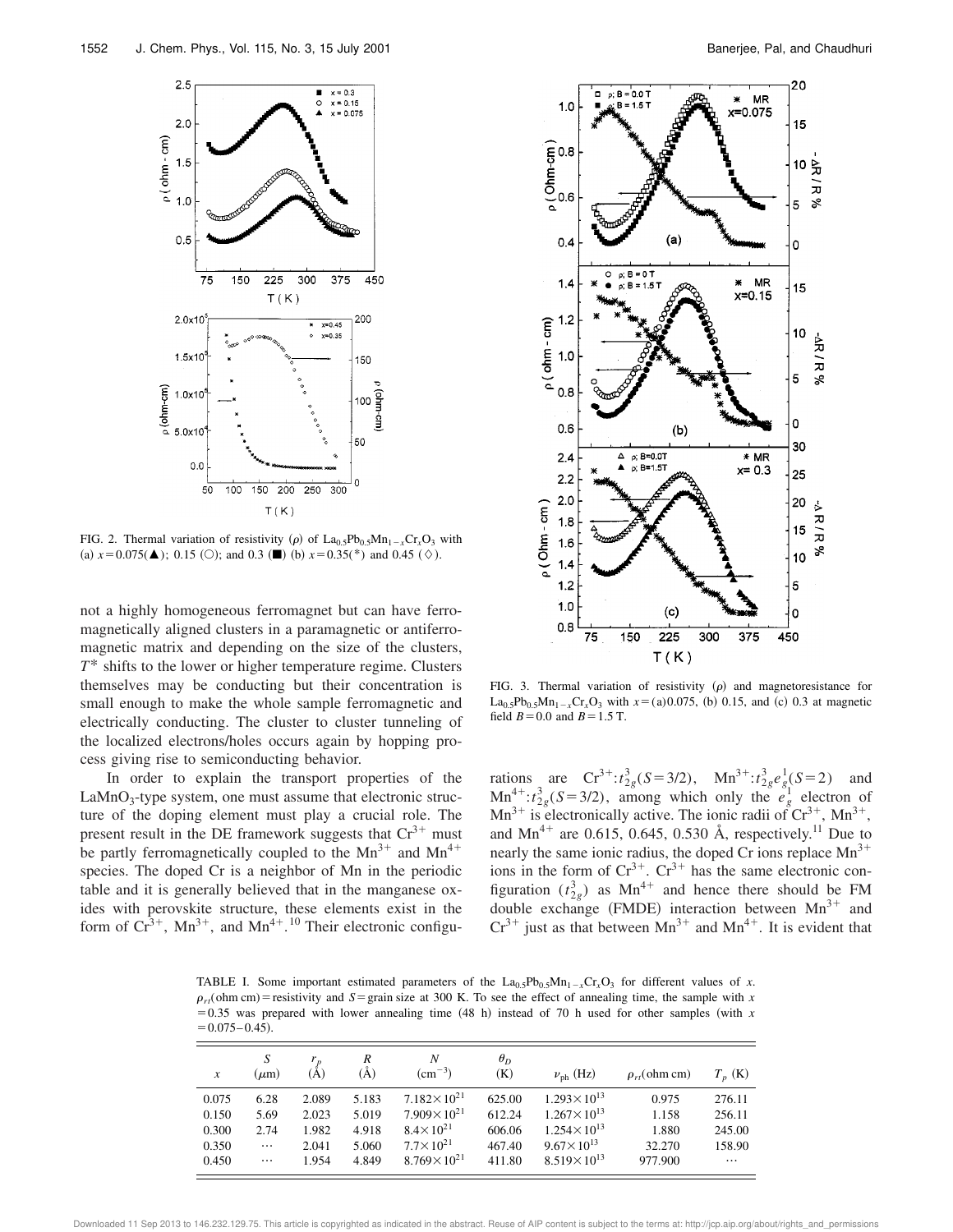the presence of  $Cr^{3+}$  in the Mn<sup>3+</sup>-O–Mn<sup>4+</sup> network disturbs the lattice (increase of electron–phonon interaction) favoring the formation of polarons and hopping occurs between the different valence states of Mn in the insulating (semiconducting) phase. Several recent studies have suggested that the nature of the charge carriers responsible for transport in such systems above  $T_p$  are localized.<sup>12–18</sup> The charge localization leads to a temperature dependence of  $\rho$  which can be described by two distinct aspects viz. charge localization due to lattice distortion (small polaron formation) and the variable range hopping in a Coulomb gap. On the other hand, in the low temperature phase, where ordering of the carriers (charge ordering in some cases) takes place in the Mn network, favoring electron hopping from  $Mn^{3+}$  to  $Mn^{4+}$  sites leading to the FMM state due to double exchange. This proposal also supports some experimental results.<sup>19</sup> Hence with Cr doping in the La–Pb–Mn–O system,  $Mn^{3+}/Mn^{4+}$  ratio decreases (as  $Cr^{3+}$  acts as  $Mn^{4+}$ ). But it is also known that  $Cr^{3+}-Mn^{3+}$  FMDE interaction is smaller than that of  $Mn^{3+}-Mn^{4+}$ <sup>20</sup> Hence with Cr doping, the effective FMDE interaction becomes weaker, resulting in the gradual decrease of  $T_p$  with increasing Cr concentration. Also due to weaker DE interaction, the only electronically active electron,  $e_g^1$ electron of  $Mn^{3+}$  ion, become localized, causing the gradual increase in resistivity<sup>21</sup> of La<sub>0.5</sub>Pb<sub>0.5</sub>Mn<sub>1-*x*</sub>Cr<sub>x</sub>O<sub>3</sub> with increasing concentration  $x$  (Fig. 2).

From Fig. 3 one finds that the resistivity decreases but  $T_p$  shifts to higher temperature with the application of magnetic field. The Cr substitution may also favor the charge carrier delocalization induced by the magnetic field, which suppresses the resistivity. The application of the magnetic field (*B*), also causes the local ordering of magnetic spin and due to this ordering, the ferromagnetic metallic (FMM) state suppresses the paramagnetic insulating (PMI) state and hence the peak temperature  $(T_p)$  shifts to the high temperature regime with application of magnetic field. Cao *et al.*<sup>22</sup> also explained this phenomenon in terms of ferromagnetic clusters or domain.

As observed from Fig.  $2(a)$ , conductivity data showed metallic behavior below the MIT temperature  $T_p$ . From the survey of recent literature,<sup>13,21,23–25</sup> one finds that the temperature dependent resistivity data of the rare-earth manganite system, below  $T_p$ , is not well understood. In order to analyze the resistivity data below  $T_p$ , we first take account of the metallic part between  $T_p$  and  $T^*$ . The experimental data within this temperature range (below  $T_p$ ) has been attempted to fit with different expressions for resistivity [Eqs.  $(1)$ – $(3)$  below] derived by different authors.<sup>13,21,23–25</sup> Such fitting would help to find which model is best suited for the present system as well as the nature of interaction. The proposed resistivity–temperature relations are (for  $T < T_p$ )

$$
\rho = \rho_0 + \rho_2 T^2,\tag{1}
$$

$$
\rho = \rho_0 + \rho_2 T^2 + \rho_{4.5} T^{4.5},\tag{2}
$$

$$
\rho = \rho_0 + \rho_{2.5} T^{2.5},\tag{3}
$$

where the temperature independent part  $\rho_0$  is the resistivity due to domain, grain boundary and other temperature independent scattering mechanism.<sup>13,23</sup>  $\rho_2 T^2$  term corresponds to the electron–electron scattering process<sup>13,24</sup> and it is dominant in the range up to 100 K.<sup>13</sup> Though Snyders *et al.*<sup>13</sup> described the  $\rho_{4.5}T^{4.5}$  term as a contribution from the electron–magnon scattering process, actually it might be due to the spin wave scattering in the ferromagnetic phase<sup>24</sup> and the electron–magnon scaterring process contributes in the  $\rho_{2.5}T^{2.5}$  term as suggested by another research group.<sup>21,23</sup> This electron–magnon scattering term is important in the low temperature region [below  $T_p$  (Refs. 13, 21, and 23)]. We have first tried to fit the metallic part of the resistivity curve (shown between  $T_p$  and  $T^*$ ) with all these three empirical equations containing, as discussed above, the electron–electron, electron–phonon, and electron–magnon scattering terms which are expected to be significant also for the present system. $25$  We find that in the metallic regime, conductivity data for all the samples showing MIT best fit the equation  $\rho = \rho_0 + \rho_{2.5}T^{2.5}$ , both in presence and in absence of the magnetic field. Figure 4 shows that the low temperature  $\rho \sim T^{2.5}$  curve is almost linear which suggests that the transport mechanism in this regime can be attributed to the electron–magnon scattering, which further demonstrates $^{21}$  that the metallic regime is actually in the ferromagnetic (FM) phase. Here we should mention that the electron–phonon interaction seemed to be not very important in the low temperature region. Typically, in metal, the strength of the electron–phonon interaction is such that the  $\Delta \rho$  ( $\approx$  300 K)[ $= \rho_{300 K} - \rho_{4.2 K}$ ] $\leq$  100  $\mu \Omega$  cm. In metallic oxides  $\Delta \rho$  ( $\approx$  300 K) is typically  $\leq 1-3$  m $\Omega$  cm. In the manganates, although  $d\rho/dT > 0$  in the region  $T < T_p$ , as a conventional metal, the temperature dependence of  $\rho$  measured as  $\Delta \rho(T_c)$ [= $\rho_{300 K}$ - $\rho_{4.2 K}$ ] is much larger. For example, in  $La_{1-x}Ca_xMnO_3$  and  $LaMnO_3$  samples, the observed  $\Delta \rho$  $\approx$ 3–4  $\Omega$  cm. In the present Cr doped La–Pb–Mn–O system, this value is of similar order in magnitude. Such large values of  $\Delta \rho$  has to arise from unusually large electron– phonon coupling constant. One can, therefore, rule out the importance of electron–phonon interaction for the explanation of temperature dependence of  $\rho$  in the low temperature region. The best fit parameters obtained from fitting of the low temperature metallic part of the conductivity data with Eq.  $(3)$  (both in zero and 1.5 T magnetic field) are shown in Table II. As expected, the temperature independent term for all the polycrystalline samples is somewhat larger than those obtained for films or single crystals.<sup>25</sup> One finds from Table II that  $\rho_0$  decreases significantly with magnetic field, but the influence of field on the  $\rho_{2.5}$  term is very small. It is likely that the main mechanism responsible for magnetoresistance is the influence of magnetic field on the magnetic domains. As magnetic field increases, the size of the domain boundary decreases and  $\rho_0$  becomes smaller.<sup>25</sup> The slight decrease of  $\rho_{2.5}$  in a magnetic field may be due to the suppression of spin fluctuation in the applied magnetic field (proportional to  $H^{-1/3}$ ).<sup>13</sup>

It is further observed that in the high temperature insulating (semiconducting) regime (above the MIT temperature  $T_p$ ), the conductivity data can be well fitted with the small polaron hopping model due to Mott<sup>26</sup> which was also followed by similar other samples.<sup>1,6,13,21,22</sup> It is also found that high temperature (above  $T_p$ ) transport property in the rare-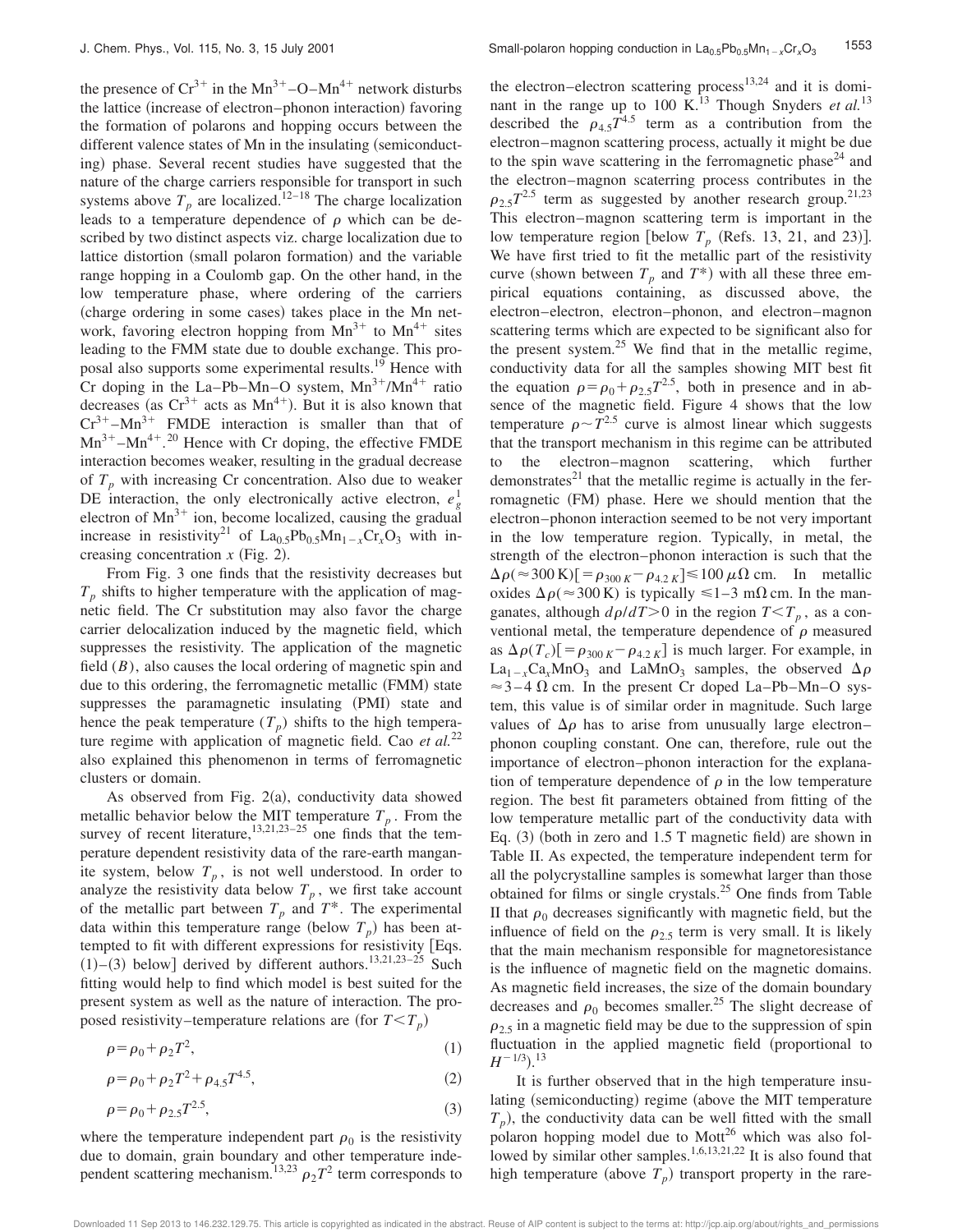

FIG. 4. Resistivity ( $\rho$ ) vs  $T^{2.5}$  curve for  $La_{0.5}Pb_{0.5}Mn_{1-x}Cr_xO_3$  with *x*  $=$ (a)0.075, (b) 0.15, and (c) 0.3 below the metal-insulator transition (MIT) temperature  $T_p$  both in the presence and in the absence of magnetic field. The solid lines give the best fit to Eq. (3) at lower temperatures  $(T < T_p)$ .

earth manganite system is dominated by the thermally activated hopping of a small polaron.<sup>13–15</sup> According to the small polaron hopping model, the expression for conductivity is given by the relation

$$
\rho/T = \rho_{\alpha} \exp(E_p / k_B T),\tag{4}
$$

TABLE II. The values of the parameters  $\rho_0$  and  $\rho_{2.5}$  obtained from fitting the low temperature  $(T < T_p)$  conductivity data with Eq. (1) both in presence and in absence of magnetic field.

|                               | $\rho_0$ (ohm cm)                    |                                        | $\rho_{2.5}$ (ohm cm K <sup>-2.5</sup> )                                                       |                                                                                                |  |
|-------------------------------|--------------------------------------|----------------------------------------|------------------------------------------------------------------------------------------------|------------------------------------------------------------------------------------------------|--|
| x                             | 0T                                   | 1.5T                                   | 0T                                                                                             | 1.5T                                                                                           |  |
| 0.075<br>0.15<br>0.30<br>0.35 | 0.3697<br>0.6506<br>1.1573<br>159.47 | 0.2883<br>0.5473<br>1.4743<br>125.8825 | $6.42 \times 10^{-7}$<br>$8.64 \times 10^{-7}$<br>$1.12 \times 10^{-6}$<br>$8.00\times10^{-5}$ | $6.63 \times 10^{-7}$<br>$8.58 \times 10^{-7}$<br>$1.03 \times 10^{-6}$<br>$1.00\times10^{-4}$ |  |

where,  $\rho_{\alpha} = [k_B / \nu_{ph}Ne^2R^2C(1-C)]exp(2\alpha R)$ ,  $k_B$  is the Boltzmann constant and *T* is the absolute temperature. *N* is the number of ion sites per unit volume, *R* is the average intersite spacing obtained from the relation  $R = (1/N)^{1/3}$ , *C* is the fraction of sites occupied by a polaron,  $\alpha$  is the electron wave function decay constant obtained from fitting the experimental conductivity data,  $v_{\text{ph}}$  is the optical phonon frequency.  $E_p$  is the activation energy given by the relation<sup>27</sup>

$$
E_p = W_H + W_D/2 \quad \text{(for } T > \theta_D/2\text{)}
$$

$$
= W_D \quad \text{(for } T < \theta_D/4\text{)}
$$

where  $W_H$  is the polaron hopping energy,  $W_D$  is the disorder energy, and  $\theta_D$  is the Debye temperature. The estimated values of *R* are given in Table I.  $W_H$  (Table III) is obtained from the relation<sup>8</sup>  $W_H = E_p - E_s$ , where  $E_s$  is the activation energy obtained from fitting of the thermoelectric power vs temperature curves (not discussed in this paper; the estimated values of  $E_s$  are given in Table III). We replotted the resistivity curves as  $ln(\rho/T)$ -1/*T* (Fig. 5) and from the slope of the straight line curve above  $\theta_D/2$ , we have calculated the activation energy  $E_p$  (Table III). Figure 5 predicts the temperature dependence of activation energy above the respective values of  $\theta_D/2$  (high temperature linear part). The values of  $\theta_D$ /2 are estimated from the temperature where deviation from linearity occurs in the high temperature region as shown in Fig. 5.

It is observed from Table III that with increasing *x*, i.e., Cr concentration, the activation energy  $(E_p)$  gradually increases. It is obvious that with the increase of Cr concentration, the number of  $e_g$  electrons of  $Mn^{3+}$  become more localized (discussed above), which increases the activation energy.<sup>21</sup> We have also fitted, for the first time, the high temperature resistivity data obtained in the presence of magnetic field with Eq.  $(4)$  and from the slope of the straight line curve in Fig. 5, we have calculated the corresponding field dependent activation energy (shown in Table III). It is observed that even in magnetic field,  $E_p$  increases with *x*, similar to the case of zero magnetic field, but for each concentration  $(x)$ , $E_p$  decreases in presence of the field. This can be explained on the basis of delocalization of  $e<sub>g</sub>$  electron in magnetic field, discussed above. It is further noticed that the resistivity (above  $\theta_D/2$ ) data can be well fitted with Eq. (4) for  $\exp(2\alpha R)=1$  (indicating  $\alpha=0$  as  $R\neq 0$ ). When the overlap integral  $J_0 \exp(2\alpha R)$  between the sites approaches  $J_0$ , the hopping is adiabatic.<sup>26</sup> This suggests adiabatic conduction mechanism is valid for all samples showing MIT for *T*  $\partial \theta_p/2$ . It is, however, always difficult to uniquely identify the nature of the hopping conduction mechanism if only temperature dependence of conductivity is used, because the conductivity subject to the adiabatic small polaron conduction also satisfies the temperature dependence of nonadiabatic conduction. It has been shown below, using other theoretical consideration, that depending on concentration, different conduction mechanisms (adiabatic and nonadiabatic) are followed by these manganite samples in the high temperature  $(T>T_p)$  regime.

It is well known<sup>26</sup> and also mentioned above that conductivity data of semiconducting oxide system in the low

Downloaded 11 Sep 2013 to 146.232.129.75. This article is copyrighted as indicated in the abstract. Reuse of AIP content is subject to the terms at: http://jcp.aip.org/about/rights\_and\_permissions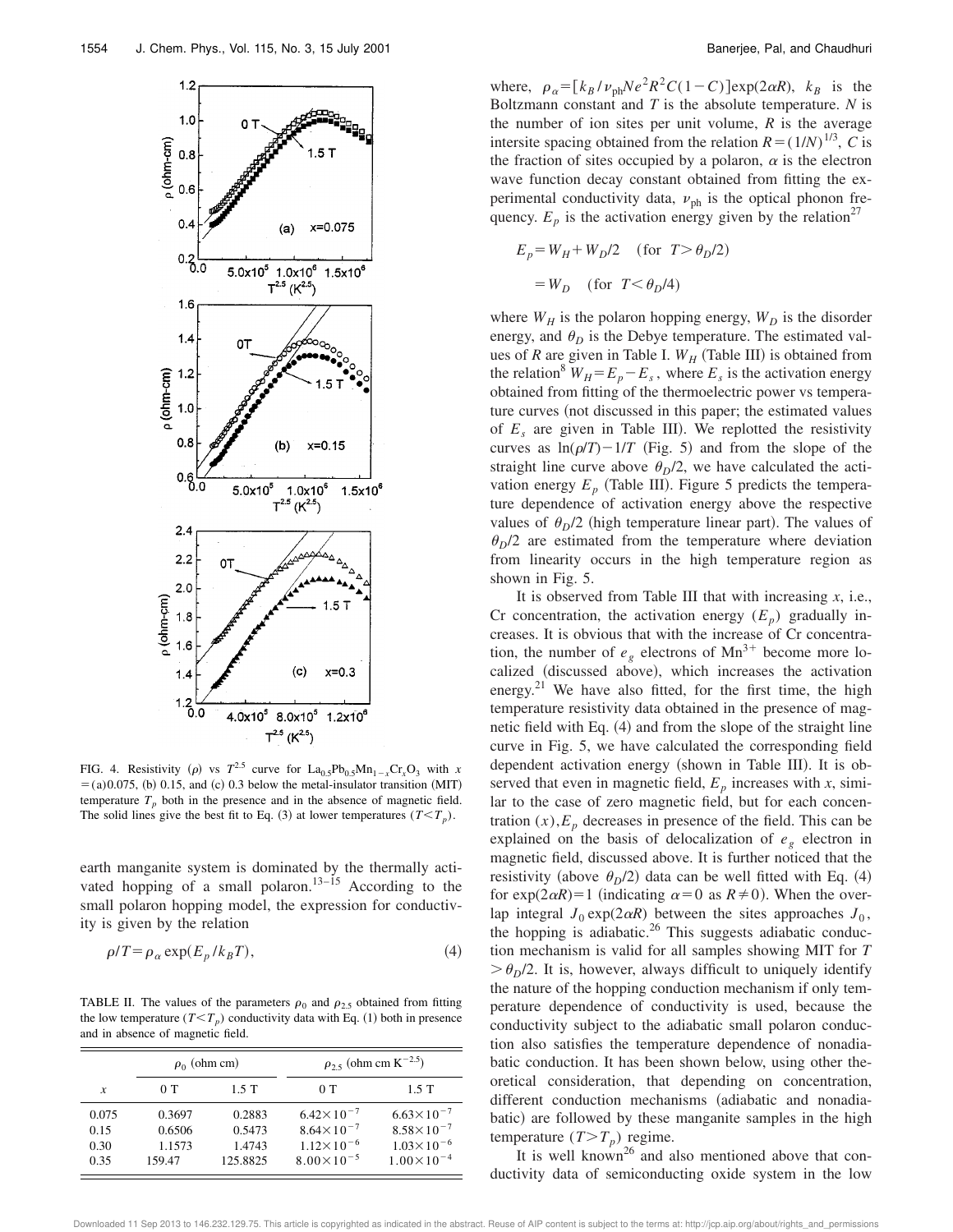TABLE III. The values of activation energies estimated from conductivity  $(E_p)$  and thermoelectric power  $(E_s)$  of La<sub>0.5</sub>Pb<sub>0.5</sub>Mn<sub>1</sub>-<sub>x</sub>Cr<sub>x</sub>O<sub>3</sub> in presence and in absence of magnetic field. The estimated values of dielectric constant  $(e)$  and electron–phonon interaction constant  $(\gamma)$  are also shown for different samples.

|                  | $E_n$ (meV) |         | $E_{\rm g}$ (meV) |       | $W_H = E_p - E_s$ (meV) |        | ε     |         |                                   |
|------------------|-------------|---------|-------------------|-------|-------------------------|--------|-------|---------|-----------------------------------|
| $\boldsymbol{x}$ | 0T          | $1.5$ T | 0T                | 1.5T  | 0T                      | 1.5 T  | 0T    | $1.5$ T | $\gamma = 2 W_H / h \nu_{\rm ph}$ |
| 0.075            | 111.56      | 102.98  | 11.49             | 10.85 | 100.07                  | 92.13  | 10.28 | 11.17   | 3.72                              |
| 0.15             | 117.47      | 108.73  | 14.7              | 13.49 | 102.78                  | 95.25  | 10.34 | 11.15   | 3.9                               |
| 0.3              | 123.00      | 115.64  | 8.31              | 8.05  | 114.69                  | 107.59 | 9.46  | 10.08   | 4.39                              |
| 0.35             | 147.85      | 141.24  | 10.85             | 10.05 | 137.0                   | 131.19 | 7.682 | 8.022   | 6.797                             |
| 0.45             | 172         | 169.97  | 13.82             | 13.05 | 158.85                  | 156.91 | 6.954 | 7.01    | 8.908                             |

temperature regime (below  $\theta_D/2$ ) follow Mott's variable range hopping (VRH) model of the charge carries. Recently Pi *et al.*,<sup>21</sup> Jaime *et al.*,<sup>18</sup> and Viret *et al.*<sup>28</sup> also applied this model in similar systems like  $La_{0.825}Sr_{0.175}Mn_{1-x}Cu_xO_3$ , La–Ca–Mn–O, etc., for all temperatures above the MIT temperature  $T_p$ . But in reality, the VRH model [Eq.  $(5)$  below] was derived<sup>26</sup> for explaining the conductivity data be-



FIG. 5. Variation of  $ln(\rho/T)$  as a function of inverse temperature  $1/T$  for  $La_{0.5}Pb_{0.5}Mn_{1-x}Cr_xO_3$  with  $x=0.075$  (a) and (b);  $x=0.15$  (c) and (d); *x*  $=0.3$  (e) and (f) above the metal-insulator transition (MIT) temperatures. The inset curves  $(b)$ ,  $(d)$ ,  $(f)$  represent the data taken in presence of magnetic field  $B = 1.5$  T. Solid lines are the best fit to the Mott's SPH model [Eq. (4)].

low  $\theta_D/2$ . So we attempted to apply the VRH model, shown below  $[Eq. (5)]$ , to fit the experimental conductivity data of the present manganites in the low temperature range (between  $\theta_D/2$  and  $T_p$ ) as shown in Fig. 6. It is seen from the VRH model  $[Eq. (5)$  below] that this model fits the conductivity data in this range of temperature quite well. Similarly, we have also tried, for the first time, to fit the conductivity data in the same temperature region ( $T_p$ < $T$ < $\theta_D$ /2) obtained in presence of a magnetic field of 1.5 T [Figs. 6(b), 6(d),  $6(f)$ . Here also we noticed good fitting of the data with Eq. (5) is valid for the semiconducting phase  $(T>T_p)$ . According to the VRH model, the expression for dc conductivity in the 3D case can be written in the form<sup>29</sup>

$$
\sigma = \sigma_0 \exp(-T_0/T)^{1/4},\tag{5}
$$

 $\overline{1}$ 

where  $T_0$  is a constant= $16a^3/K_BN(E_F)$ ,  $N(E_F)$  the density of states at the Fermi level is calculated from the slope of  $\log \sigma$  vs  $T^{1/4}$  graph (Fig. 6). The estimated value of  $N(E_F)$ both in the presence and in the absence of the magnetic field are shown in Table IV. Recently Viret *et al.*<sup>28</sup> estimated  $\alpha$  $=$  2.22 nm<sup>-1</sup> for La–Sr–Mn–O samples showing MIT. To estimate the values of  $N(E_F)$  (as given in Table IV), we also use  $\alpha$ =2.22 nm<sup>-1</sup> for best fitting with Eq. (5). It is noticed that the  $N(E_F)$  values increase in the presence of magnetic field for all Cr concentration (Table IV) and  $N(E_F)$  is also two to three orders of magnitude higher in these manganites than those of usual oxide semiconductors.<sup>26</sup> Such a higher value of  $N(E_F)$  also estimated by other researchers,<sup>28,30</sup> is due to the higher conductivity of these oxides than those of the usual transition-metal–oxide semiconductors $29,31$  and this large value of  $N(E_F)$  is also an indication of adiabatic hopping behavior of the carriers in these manganites as pointed out by Jung.<sup>30</sup> Interestingly, for the semiconducting sample  $(La<sub>0.5</sub>Pb<sub>0.5</sub>Mn<sub>1-x</sub>Cr<sub>x</sub>O<sub>3</sub> with  $x=0.45$ ) without exhibiting$ MIT,  $N(E_F)$  is smaller  $\sim 10^{19}$  (Table IV) and comparable to many oxide semiconductors. Thus we noticed that the semiconductor to metallic transition which is associated with the change of concentration  $(x)$  is also related to the change of the conduction mechanism. We also estimated the values of the prefactor  $\sigma_0$  in Eq. (5) which varied from 17 to 20  $m\Omega$  cm, depending on the Cr concentrations. This value of the prefactor obtained from Mott's equation $32$  is of the order of  $\rho_{Mott}$ =10 m $\Omega$  cm, which indicates the validity of VRH. Jung,<sup>30</sup> however, estimated  $\rho_{\text{Mott}}=1.087\times10^{-11}$  m $\Omega$  cm which is unphysical. This discrepancy in comparison to our calculations arise due to to fact that Jung fitted the dc conductivity data of La–Ca–Mn–O system for the entire range

Downloaded 11 Sep 2013 to 146.232.129.75. This article is copyrighted as indicated in the abstract. Reuse of AIP content is subject to the terms at: http://jcp.aip.org/about/rights\_and\_permissions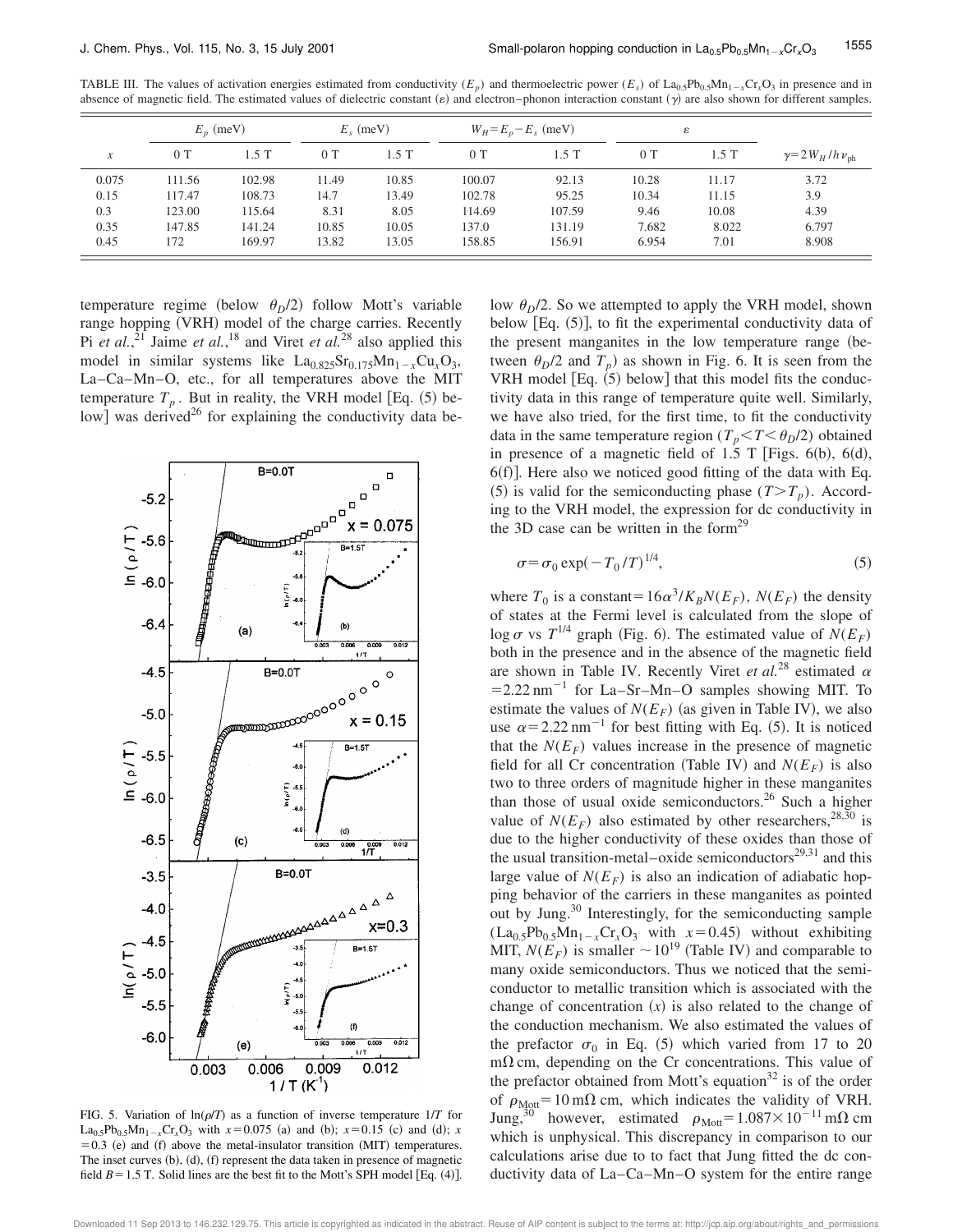

FIG. 6. Plot of log  $\sigma$  vs  $T^{1/4}$  for La<sub>0.5</sub>Pb<sub>0.5</sub>Mn<sub>1-x</sub>Cr<sub>x</sub>O<sub>3</sub> with  $x=0.075$  (a) and (b);  $x=0.15$  (c) and (d);  $x=0.3$  (e) and (f) [insets curve (b), (d), (f) are taken in presence of magnetic field  $B=1.5$  T] between  $T_p$  and  $\theta_p/2$  (where  $\theta_D$  is the Debye temperature). The solid line corresponds to the best fit curve with Mott's VRH model  $[Eq. (5)].$ 

of temperature above  $T_p$  which is considered to be not correct. The VRH, for such system, should actually be valid between  $T_p$  and  $\theta_p/2$  as discussed above. Value of  $\theta_p/2$  is well above  $T_p$ .

As pointed out earlier in this paper, one can also confirm, the nature of the hopping conduction (adiabatic or nonadiabatic) from the Holstein's condition<sup>33</sup> discussed below. According to this condition the polaron band width *J* should satisfy the inequality  $J > \phi$  (for adiabatic condition) and *J*  $\langle \phi \rangle$  (for nonadiabatic condition) where

$$
\phi = (2K_B T W_H / \pi)^{1/4} (h \nu_{\rm ph} / \pi)^{1/2}.
$$
\n(6)

Using the values of  $W_H$  and  $v_{ph}$  from Tables I and III, the estimated values of  $\phi$  are given in Table IV. The *J* values are calculated independently from the model proposed by Mott

TABLE IV. Values of density of states at the Fermi level  $N(E_F)$  both in presence and in absence of magnetic field  $(1.5 T)$ , and other parameters  $J$ and  $\phi$  [Eq. (6)] estimated for different concentrations  $(x)$  of the samples  $La_{0.5}Pb_{0.5}Mn_{1-x}Cr_xO_3.$ 

|       | $N(E_F)$ (eV <sup>-1</sup> cm <sup>-3</sup> ) |                       | $J$ (eV) | $\phi$ (eV) |        |
|-------|-----------------------------------------------|-----------------------|----------|-------------|--------|
| x     | 0T                                            | $1.5$ T               | 0T       | 1.5T        | 0T     |
| 0.075 | $1.63 \times 10^{22}$                         | $1.84 \times 10^{22}$ | 0.212    | 0.198       | 0.0264 |
| 0.15  | $5.01 \times 10^{21}$                         | $4.15 \times 10^{21}$ | 0.116    | 0.095       | 0.0263 |
| 0.3   | $7.97 \times 10^{21}$                         | $1.10\times10^{22}$   | 0.167    | 0.179       | 0.0269 |
| 0.35  | $2.21 \times 10^{19}$                         | $1.49 \times 10^{21}$ | 0.0989   | 0.113       | 0.0247 |
| 0.45  | $4.17 \times 10^{19}$                         | $4.57 \times 10^{19}$ | 0.0193   | 0.0199      | 0.0214 |

and Davis<sup>26</sup> viz.  $J \sim e^3 [N(E_F)/\varepsilon^3]^{1/2}$ . Dielectric constant of the samples  $\varepsilon$  is calculated from the relation<sup>26</sup>  $W_H$  $= e^2/4\varepsilon(1/r_p - 1/R)$  where  $r_p$  is the polaron radius. Using the estimated values of  $N(E_F)$  and  $\varepsilon$  (from Table III), the calculated values of *J* are given in Table IV. Comparing these values of *J* and  $\phi$ , it is observed that the condition *J*  $\geq \phi$  is well satisfied for all the samples (except the semiconducting sample with  $x=0.45$ ). Thus, above  $T_p$ , adiabatic hopping conduction is valid for all these Cr doped samples showing MIT. On the other hand, for the semiconducting sample ( $x=0.45$ ) without showing MIT,  $J < \phi$  indicates the nonadiabatic hopping conduction mechanism. We showed earlier<sup>34</sup> that the stoichiometric  $\text{LaMnO}_3$  sample without exhibiting MIT also followed nonadiabatic hopping condition in the same high temperature regime (above  $\theta_D/2$ ). Depending on Mn concentration, the adiabatic hopping condition was also reported earlier.<sup>3,35</sup>

The observed change of conduction mechanism with temperature is well visualized from Fig. 7 where we have replotted the zero-field resistivity curve of a typical Cr-doped sample as a function of temperature in the range 250–400 K. This extended curve shows that there are three well-defined linear regions, *AB, BC, CD* with three different slopes. As discussed above, we have fitted only the region  $BC$  (above  $\theta_p/2$ ) with SPH model (Fig. 5) and the region *AB* (between  $\theta_D$ /2 and  $T_p$ ) with VRH model (Fig. 6). But the region *CD* remains unexplained. We suggest that some other model, probably nonadiabatic small polaron hopping model, as in



FIG. 7. Variation of  $\log \sigma$  with inverse temperature for the  $La_{0.5}Pb_{0.5}Mn_{0.925}Cr_{0.075}O_3$  system both in absence ( $\square$ ) and in presence of magnetic field  $B=1.5$  T ( $\blacksquare$ ) showing three different linear regions, *AB*, *BC*, and *CD* above the metal-insulator transition temperature  $T_p$ .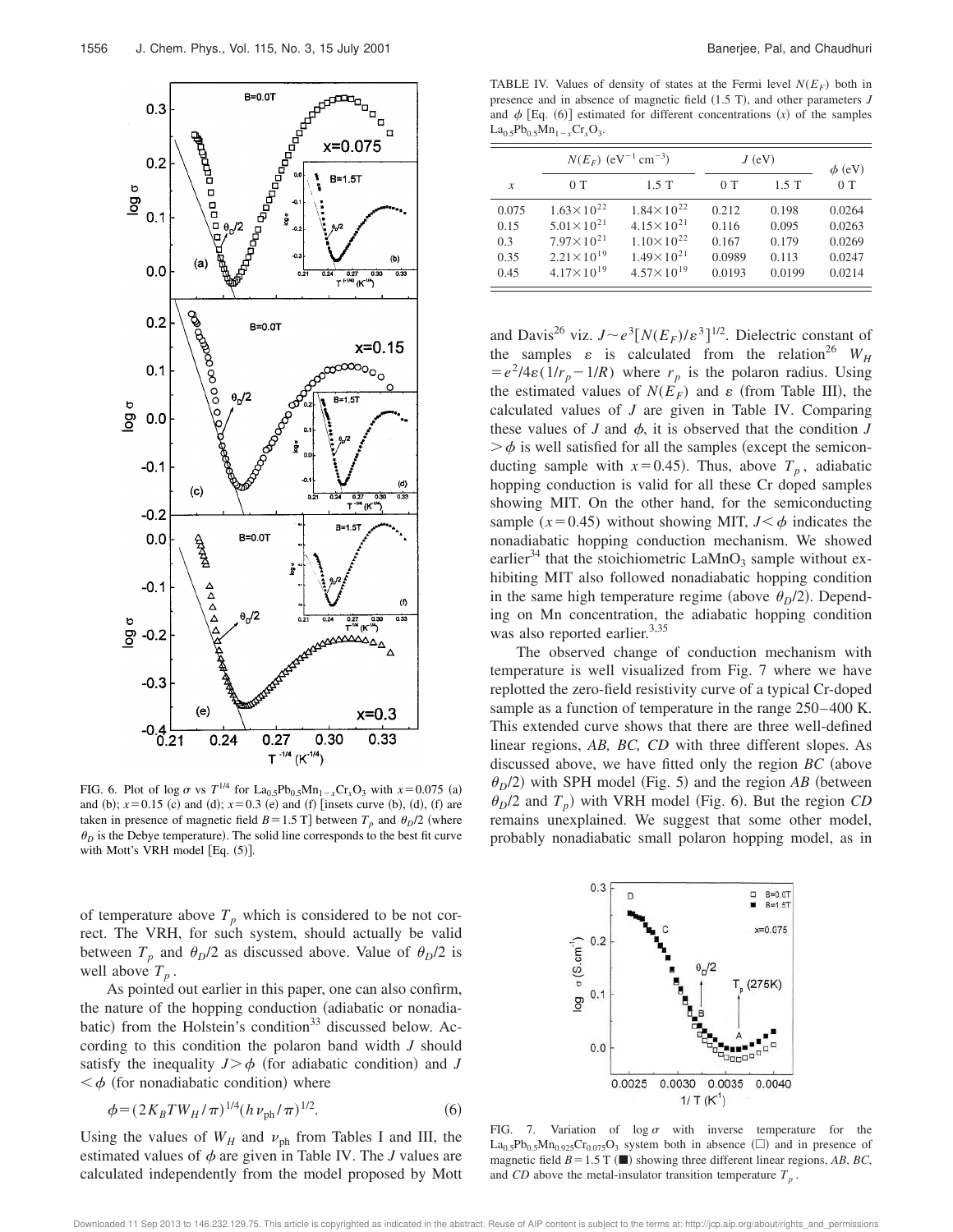the case of  $LaMnO<sub>3</sub>$ , should also be valid in this high temperature regime (*CD*). Further work with extended temperature range is needed to confirm the transport mechanism in this regime.

Again electron–phonon  $(e - ph)$  coupling constants  $(y)$ of the samples were calculated using the relation<sup>26,27</sup>  $\gamma$  $=2W_H/h \nu_{ph}$ . From theoretical calculations Millis *et al.*<sup>4</sup> argued that the  $e$ -ph coupling constant  $\gamma$  is the crucial parameter controlling  $T_c$  which is in the vicinity of  $T_p$  for our samples: increasing  $\gamma$  decreases  $T_c$  (or  $T_p$ ). It is seen from Table I that for the samples of our present investigation viz.  $\text{La}_{0.5}\text{Pb}_{0.5}\text{Mn}_{1-x}\text{Cr}_x$ ,  $T_p$  decreases with increasing  $\gamma$ . This supports the theory proposed by Millis *et al.*<sup>4</sup>

For completeness sake, we discussed below, about magnetoresistance  $(MR)$  of the samples of our present investigation. Figure 3 indicated the thermal variation of MR  $[-\Delta R/R_0 = -(R_H-R_0)/R_0 \times 100\%$ , where  $R_H$ = resistance in a field of 1.5T,  $R_0$ = resistance at zero field of three samples showing MIT. All the samples showed small anomaly around  $T_p$  and MR grew rapidly with decreasing temperature (below  $T_p$ ). With increasing Cr concentration, the maximum value of MR increases gradually. This behavior of the temperature dependent magnetoresistance curve agrees with those of other similar samples. $36,37$ 

Finally, in order to find the effect of grain size on resistivity and MR we calculated the grain sizes of the three typical  $(0.075 \le x \le 0.3)$  samples from the XRD data, using the relation  $S = K\lambda/\beta \cos(2\theta)$ ,<sup>38</sup> where *K* is a constant depending on the grain shape  $(=0.89,$  assuming circular grain),  $\lambda$ = wavelength of the Cu $K_{\alpha}$  radiation=1.541 Å and  $\beta$ =full width at half maxima (FWHM) of XRD peak. From the estimated average grain size presented in Table I one finds that with increasing Cr concentration, grain size decreases. Moreover, it is also observed that resistivity increases but  $T_p$  decreases with decreasing grain size. The maximum value of MR also increases gradually with decreasing grain size. Similar grain size dependent MR has also been observed in other polycrystalline samples reported earlier<sup>2,17,21,36</sup> and was attributed to spin dependent grain boundary scattering in the low temperature region (below MIT temperature).

#### **IV. SUMMARY AND CONCLUSION**

Single phase Cr doped rare-earth manganite  $La<sub>0.5</sub>Pb<sub>0.5</sub>Mn<sub>1-x</sub>Cr<sub>x</sub>O<sub>3</sub>$  has been prepared to study the effect of Cr doping on the metal-insulator transition temperature and electrical resistivity both in presence and in absence of magnetic field. Interestingly, we note that unlike  $\text{La}_{0.7}\text{Ca}_{0.3}\text{Mn}_x\text{Cr}_{1-x}\text{O}_3$  (showing no MIT for  $x \ge 0.3$ ), MIT is observed with higher values of *x* the present samples  $La_{0.5}Pb_{0.5}Mn_{1-x}Cr_xO_3$  (even with  $x=0.35$ ). The conductivity also depends on the Cr concentration and showed little decrease with increase of Cr content in the sample which we consider to be due to the formation of impurity bonds like Cr–Mn–Mn and Cr–O–Cr. These impurity bonds also effect the magnetic interaction in this system and become effective well below the spin ordering temperature. Conductivity data above the  $\theta_D/2$  (in the high temperature semiconducting regime) can be well explained by adiabatic small polaron hopping model for the samples showing MIT. Interestingly, for the semiconducting sample (with  $x=0.45$ ) without showing MIT, nonadiabatic hopping condition is valid for this high temperature  $(T > \theta_p/2)$  range. However, in the lower temperature range (between  $\theta_D/2$  and  $T_p$ ), conductivity data of all the samples are well fitted with the VRH model [Eq.  $(5)$ ]. This behavior of temperature dependent conductivity above  $T_p$  resembles that of many oxide semiconductors.<sup>26,31</sup> For the samples showing MIT, the density of states at the Fermi level  $N(E_F)$  is 2–3 orders of magnitude higher than those of many transition-metal–oxide semiconductors.<sup>26</sup> In the low temperature regime, below the metal-insulator transition (*T*  $\langle T_p \rangle$ , resistivity follows a relation  $\rho = \rho_0 + \rho_{2.5} T^{2.5}$ , suggesting the importance of electron–magnon interaction. The thermoelectric power (TEP) data (not presented in this paper) of all the samples showed anomaly around  $T_p$  and appreciable magnetic field dependence around the transition region. The TEP data also suggested (from the calculation of activation energy) small polaron hopping conduction in the high temperature regime (above  $\theta_D/2$ ) for all the Cr doped manganites. The estimated values of localization length  $(1/$  $\alpha$ ), hopping radius  $(R)$ , electron–phonon interaction constant, hopping energy, etc., governing the high temperature transport property are found to be reasonable for polaron hopping conduction in the Cr doped La–Pb–Mn–O-type rare-earth manganites.

#### **ACKNOWLEDGMENT**

The authors are grateful to the Department of Science and Technology, Govt. of India for financial assistance.

- <sup>1</sup>R. Mahendiran, R. Mahesh, A. K. Roy Chaudhuri, and C. N. R. Rao, J. Phys. D 28, 1743 (1995).
- ${}^{2}R$ . Mahendiran, R. Mahesh, A. K. Roy Chaudhuri, and C. N. R. Rao, Solid State Commun. 99, 149 (1996).
- <sup>3</sup>C. Zener, Phys. Rev. **82**, 403 (1951).
- <sup>4</sup>A. J. Millis, B. I. Shraiman, and R. Mueller, Phys. Rev. Lett. **77**, 175  $(1996).$
- <sup>5</sup>A. Barnabe, A. Maignan, M. Hervieu, F. Damay, C. Martin, and B. Raveau, Appl. Phys. Lett. **71**, 3907 (1997).
- <sup>6</sup>O. Cabeza, M. Long, C. Severae, M. A. Bari, C. M. Muirhead, M. G.
- Fransisconi, and G. Greaves, J. Phys.: Condens. Matter 11, 2569 (1999).
- <sup>7</sup>A. I. Shames, E. Rozenberg, G. Gorodetski, J. Pellegand, and B. K. Chaudhuri, Solid State Commun. **107**, 91 (1998).
- <sup>8</sup>R. Mahendiran, S. K. Tiwary, A. K. Roy Chaudhuri, T. V. Ramakrishna, R.
- Mahesh, N. Rangavittal, and C. N. R. Rao, Phys. Rev. B 53, 3348 (1996).
- <sup>9</sup>A. Chakraborty, D. Bhattacharya, and H. S. Maiti, Phys. Rev. B **56**, 8828  $(1997).$
- <sup>10</sup> J. Zhang, Q. Yan, F. Wang, P. Yuan, and P. Z. Hang, J. Phys.: Condens. Matter 12, 1981 (2000).
- <sup>11</sup> P. V. Vanitha, R. S. Singh, S. Natarajan, and C. N. R. Rao, J. Solid State Chem. 137, 365 (1998).
- <sup>12</sup>H. Y. Hwang, S. W. Cheong, P. G. Radaelli, M. Marezio, and B. Batlogg, Phys. Rev. Lett. **75**, 914 (1995).
- <sup>13</sup>G. Jeffrey Snyder, R. Hiskes, S. Dicarolis, M. R. Beasley, and T. H. Geballe, Phys. Rev. B 53, 14434 (1996).
- <sup>14</sup>C. H. Booth, F. Bridge, G. J. Snyder, and T. H. Geballe, Phys. Rev. B **54**, R15606 (1996).
- <sup>15</sup>A. J. Milles, P. B. Littelewood, and B. I. Shraiman, Phys. Rev. Lett. **74**, 5144 (1995).
- <sup>16</sup> A. J. Milles, Phys. Rev. B **53**, 8434 (1996).
- <sup>17</sup>A. Gupta *et al.*, Phys. Rev. B **54**, R15629 (1996).
- <sup>18</sup>M. Jaime, M. B. Salamon, M. Rubienstein, R. E. Treece, J. S. Horwitz, and D. B. Chrisey, Phys. Rev. B 54, 11914 (1996).
- <sup>19</sup>P. V. Vanitha, R. S. Singh, S. Natarajan, and C. N. R. Rao, Solid State Commun. 109, 135 (1999).